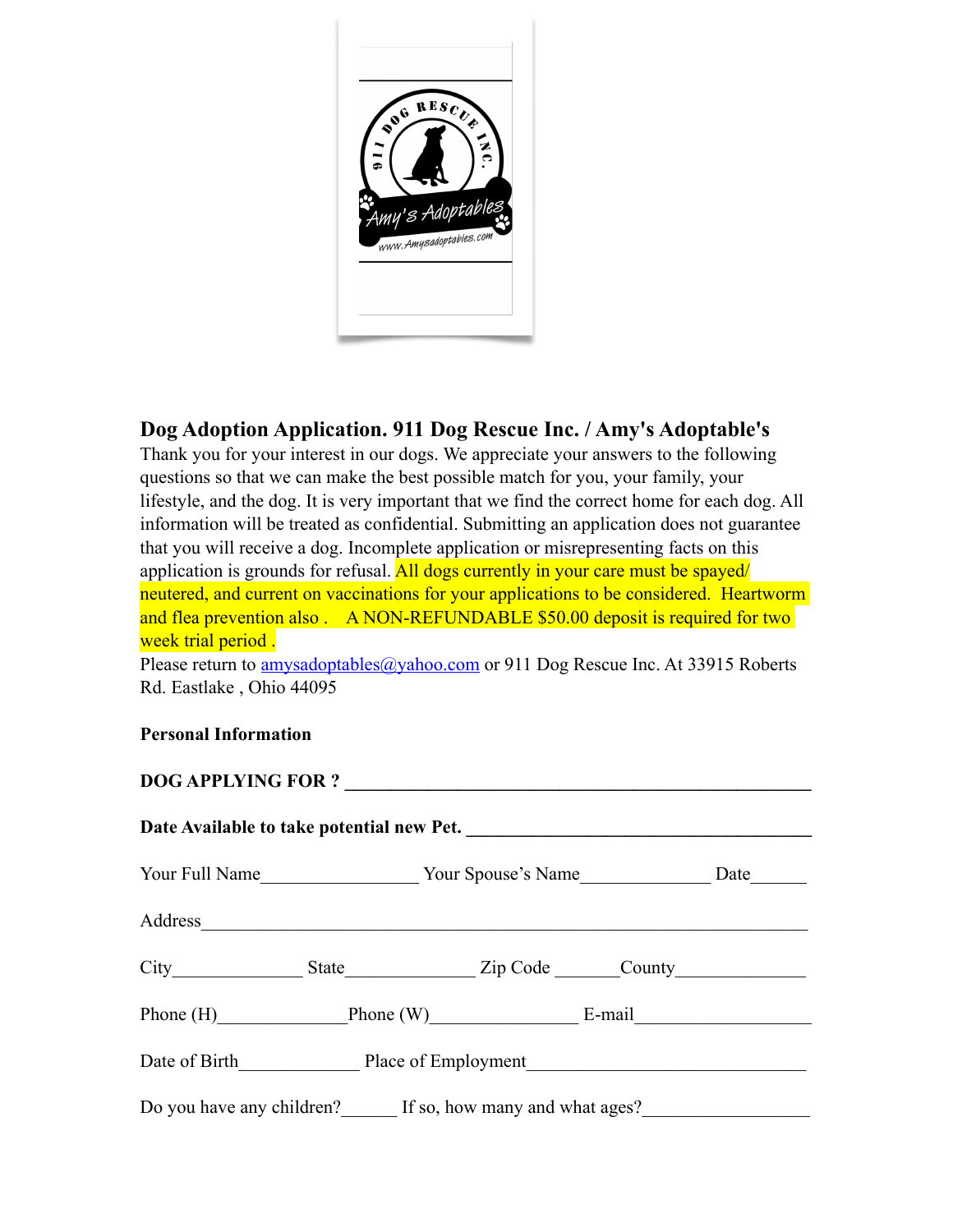| Please list names and ages of any other people living in your home                                                                                                                                                                           |  |  |  |  |
|----------------------------------------------------------------------------------------------------------------------------------------------------------------------------------------------------------------------------------------------|--|--|--|--|
| What hours do you work? Vour Spouse                                                                                                                                                                                                          |  |  |  |  |
| How much time will the dog likely spend alone each day?                                                                                                                                                                                      |  |  |  |  |
| Does anyone in your family have pet allergies?<br>If yes, please explain____________<br>The Dog You Are Interested In                                                                                                                        |  |  |  |  |
| •Describe the dog you want (age/sex/size/breed/<br><b>NAME</b> )                                                                                                                                                                             |  |  |  |  |
| •How much do you expect to spend each monthly on your dog?<br>·Please tell us a little about yourself, why you want this dog, and why you feel you could<br>provide a good home for a dog                                                    |  |  |  |  |
|                                                                                                                                                                                                                                              |  |  |  |  |
| <b>Your Home and Yard</b>                                                                                                                                                                                                                    |  |  |  |  |
|                                                                                                                                                                                                                                              |  |  |  |  |
| How long have you lived there? If under 2 years, give previous address                                                                                                                                                                       |  |  |  |  |
| If you rent, does your rental agreement permit pets?____ Landlord's name/address/phone                                                                                                                                                       |  |  |  |  |
| Is your property fenced?_______ What type/height fence?_________________________                                                                                                                                                             |  |  |  |  |
| Is your fenced in yard directly accessible from your home? Please explain                                                                                                                                                                    |  |  |  |  |
| If not fenced, how, when, and where will your dog be exercised?                                                                                                                                                                              |  |  |  |  |
| Where will the dog spend its time alone?<br><u>Letting</u> the spend its time alone?<br><u>Letting the substitute of the spending</u> spending of the spending of the spending of the spending of the spending of the spending of the spendi |  |  |  |  |
| Where will the dog sleep at night?                                                                                                                                                                                                           |  |  |  |  |
|                                                                                                                                                                                                                                              |  |  |  |  |

## **Care and Training of the Dog**

Which family member will provide the majority of care for this pet?\_\_\_\_\_\_\_\_\_\_\_\_\_\_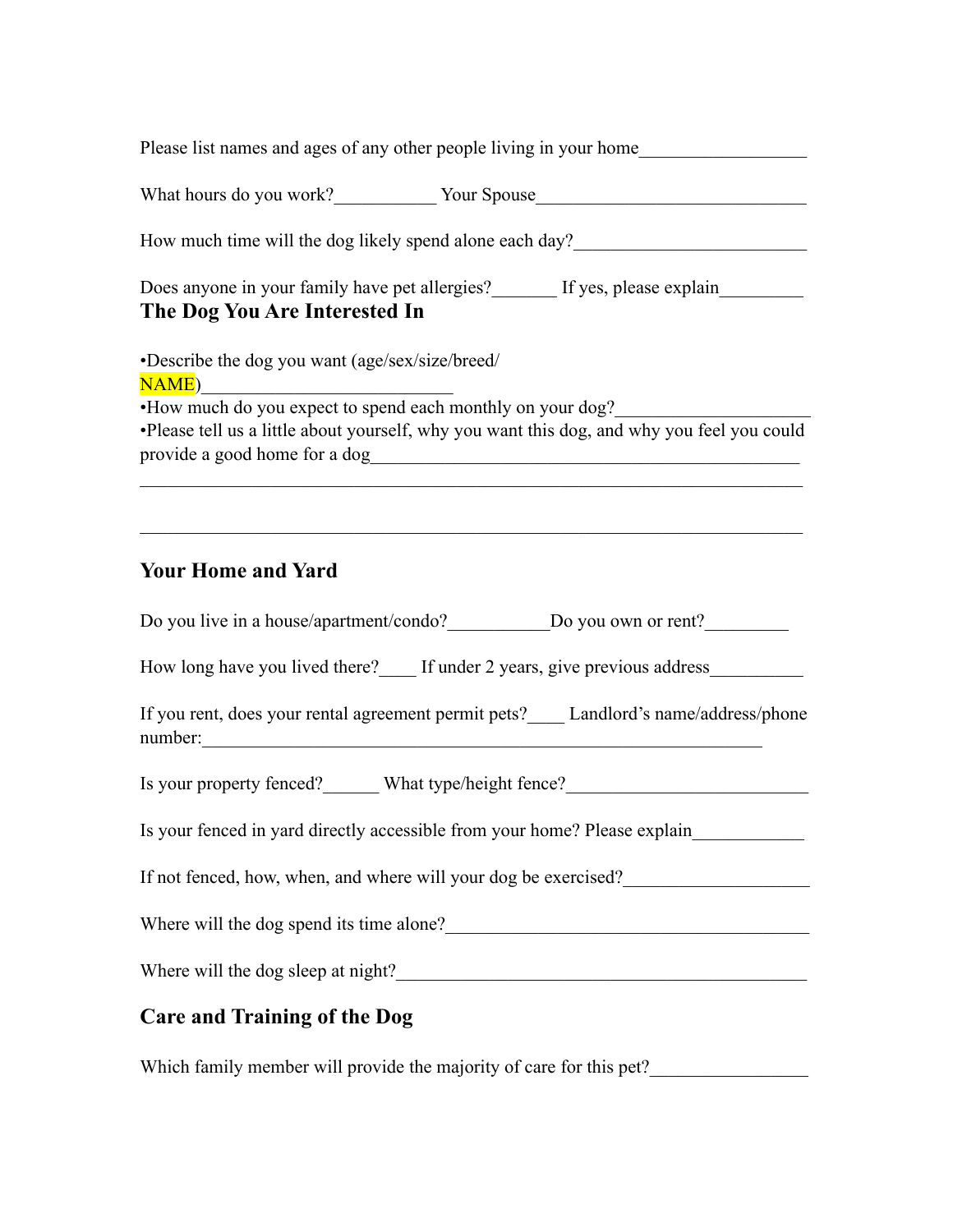| Have you ever trained a dog in obedience class?_________________________________                                  |
|-------------------------------------------------------------------------------------------------------------------|
| Do you plan to enroll the new dog in obedience class?                                                             |
|                                                                                                                   |
| When you go on vacation, where will your dog go and who will care for it?                                         |
| If you move, what will you do with your dog?                                                                      |
| If your dog becomes extremely ill, can you afford to pay vet bills for an extended length<br>of time?             |
| How long do you feel a dog should be given for an adjustment period?                                              |
| Is your family willing to work with a new dog on any issues that he/she may have?                                 |
| What dog behaviors would be unacceptable to you family?_________________________                                  |
| Other Animals in your care/in your home:                                                                          |
| Have you ever owned a dog/cat that is still with you?_______ Where did you get it?_____                           |
|                                                                                                                   |
| Do you currently have any dogs? If yes, how many?                                                                 |
| Do you currently have any cats? If yes, how many?                                                                 |
| Do you have any other animals? If yes, how many and type                                                          |
|                                                                                                                   |
| May we call your Vet and ask how you take care of your animals? If no, why                                        |
| If you do not currently have a dog, how long since you owed one?                                                  |
| Have you ever given up, lost, euthanized a pet in the past 5 years? Please explain                                |
| If you currently have dogs, cats, or other animals in your home, please fill out the<br>following on each animal: |

1. Breed\_\_\_\_\_\_\_\_\_\_Name\_\_\_\_\_\_\_\_\_Age\_\_\_\_\_\_\_\_\_\_\_\_\_Sex\_\_\_\_\_\_\_\_\_\_\_\_\_\_\_\_\_\_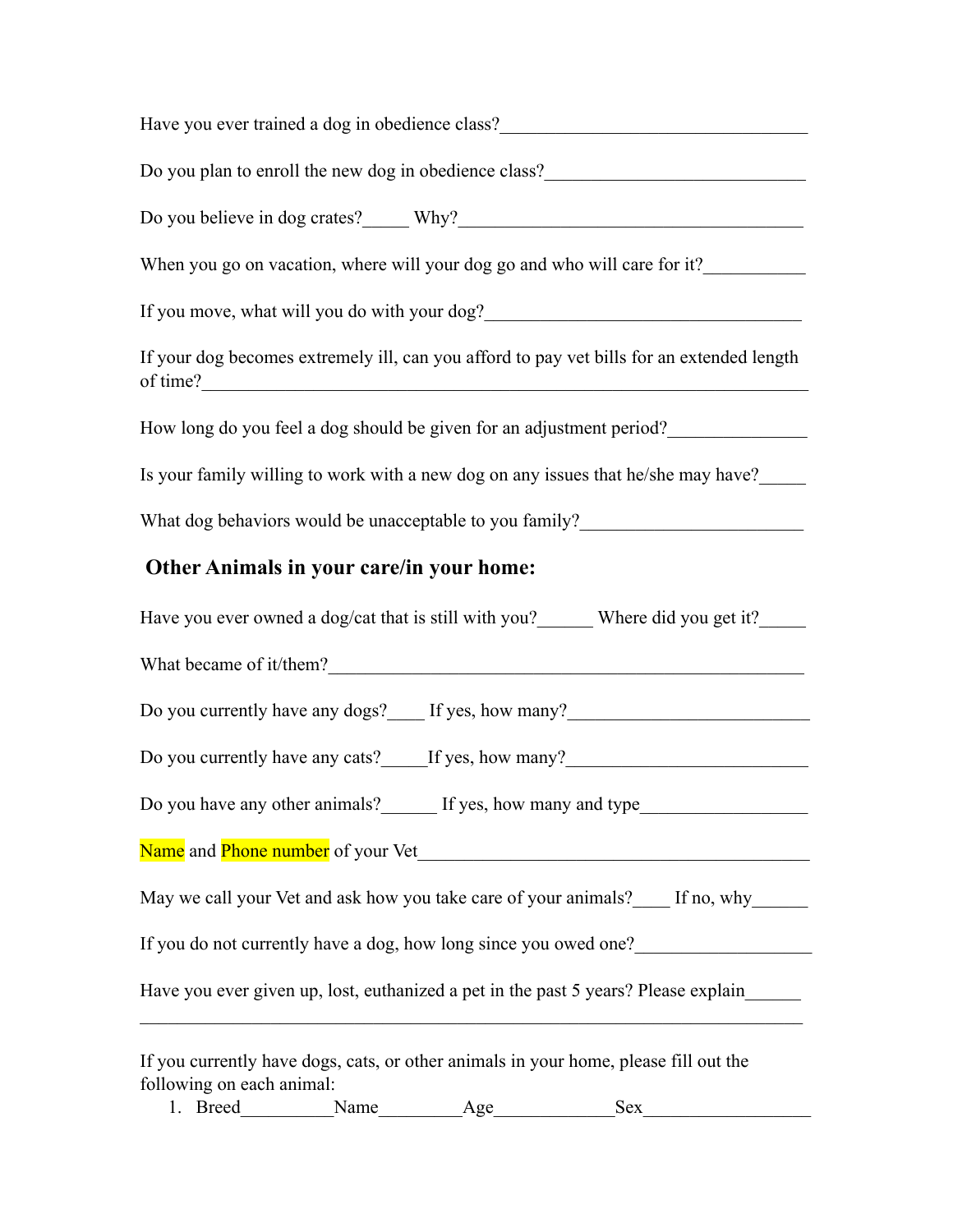| Is this pet altered? Up to date on Rabies? DHLPP? Other vaccinations                                                                                                                                                           |  |  |  |  |
|--------------------------------------------------------------------------------------------------------------------------------------------------------------------------------------------------------------------------------|--|--|--|--|
| Licensed? If yes, what is license number? If yes, what is license number? If yes, what is license number? If yes, what is license number? If yes, what is license number? If yes, what is license number? If yes, what is lice |  |  |  |  |
| On heartworm preventative?____ If yes, what brand_______________________________                                                                                                                                               |  |  |  |  |
| On flea/tick preventative?_____ If yes, what brand?_____________________________                                                                                                                                               |  |  |  |  |
| What kind/brand of food does this pet eat? Is this pet and inside or outside pet?                                                                                                                                              |  |  |  |  |
| Where do you leave this pet when it is home alone?<br><u>Leavenus</u>                                                                                                                                                          |  |  |  |  |
| Where does it sleep at night?                                                                                                                                                                                                  |  |  |  |  |
|                                                                                                                                                                                                                                |  |  |  |  |
| Tell us about his personality?                                                                                                                                                                                                 |  |  |  |  |
|                                                                                                                                                                                                                                |  |  |  |  |
| Have you ever applied to adopt a dog from us?___ Which dog?_____________________                                                                                                                                               |  |  |  |  |
| Have you ever applied to adopt a dog from any other rescue or Humane Organization?                                                                                                                                             |  |  |  |  |
| Which organization? What were the results?                                                                                                                                                                                     |  |  |  |  |
|                                                                                                                                                                                                                                |  |  |  |  |

Will you allow a rescue representative to periodically visit your home? If no, why?

Are you aware that if you adopt a dog from us, you are required to return the dog if you can no longer take care of the dog?\_\_\_\_\_\_\_\_\_\_\_\_\_\_\_\_\_\_\_\_\_\_\_\_\_\_\_\_\_\_\_\_\_\_\_\_\_\_\_\_\_\_\_

Are you aware that if you adopt a dog from us and we learn that you are not meeting our standards that you will be required to return the dog to us immediately? What conditions/circumstances would cause you to give up a dog?\_\_\_\_\_\_\_\_\_\_\_\_\_\_\_\_\_

**If you qualify for the Two week trial there is a \$50.00 NON-REFUNDABLE DEPOSIT REQUIREMENT. Balance will be due after 2 weeks trial . ( unless arrangements are Approved by Amy for Payments.** 

## **Personal References**